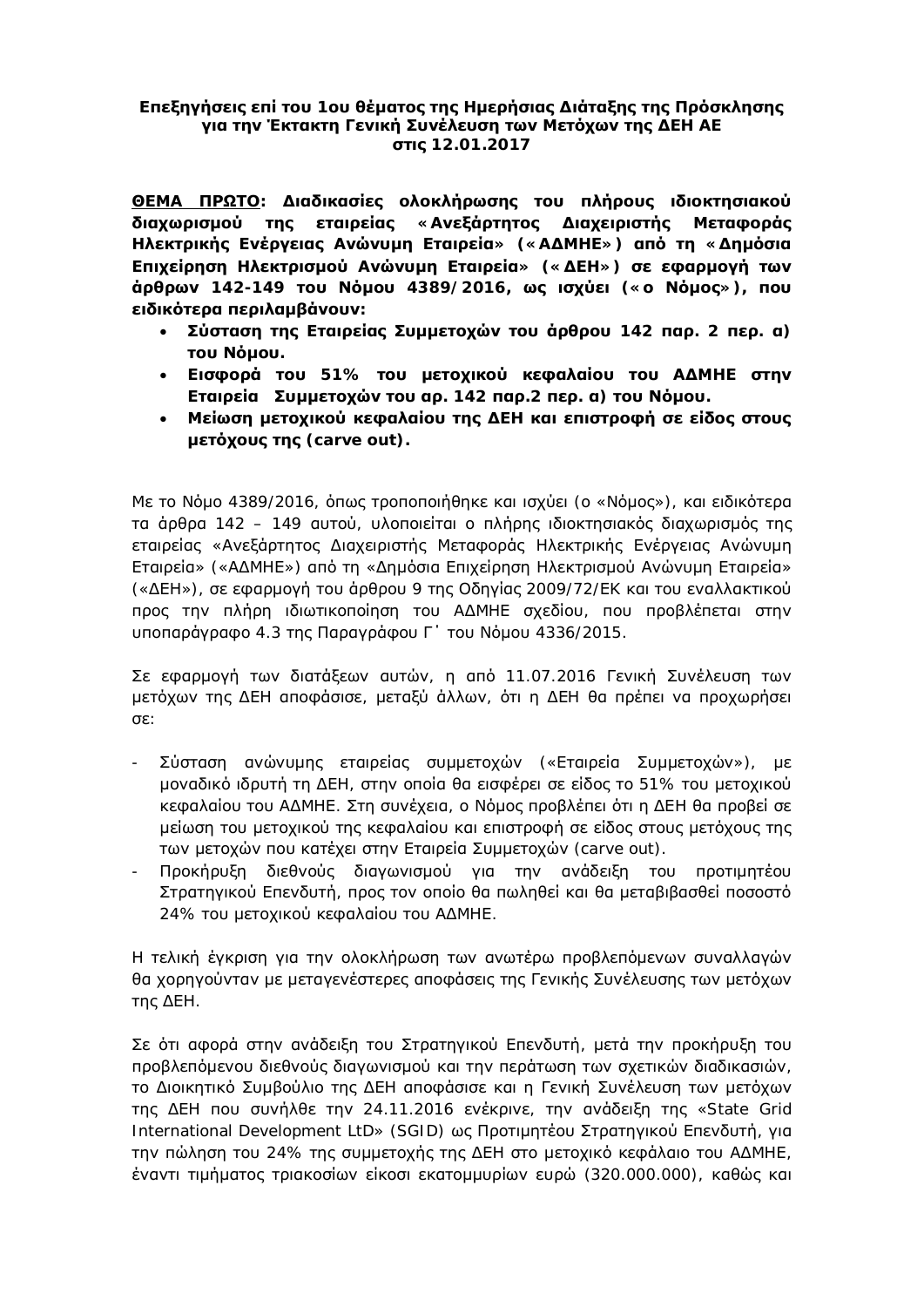τη σχετική Σύμβαση Αγοραπωλησίας Μετοχών. Ήδη η εν λόγω σύμβαση υπογράφηκε από τη ΔΕΗ και την SGID την 16.12.2016.

# **A. ETAIPEIA ΣΥΜΜΕΤΟΧΩΝ**

Η Γενική Συνέλευση της 11.07.2016 ενέκρινε τη σύσταση της Εταιρείας Συμμετοχών TOU άρθρου 142 παρ. 2 περ. α) του Νόμου, καθώς και το Σχέδιο Καταστατικού αυτής. Επισημαίνεται ότι το εγκεκριμένο Σχέδιο Καταστατικού, ορίζει το μετοχικό κεφάλαιο Ing Etaipείας Συμμετοχών στο κατώτατο προβλεπόμενο εκ του Ν. 2190/1920 όριο, ήτοι, στο ποσό των 24.000 ευρώ. Περαιτέρω, το Διοικητικό Συμβούλιο της ΔΕΗ εξουσιοδοτήθηκε όπως αποφασίσει την επωνυμία και το διακριτικό τίτλο της Εταιρείας Συμμετοχών, καθώς και όπως ορίσει τα μέλη του πρώτου Διοικητικού Συμβουλίου και τους ορκωτούς ελεγκτές αυτής. Η απόφαση αυτή προβλέφθηκε να επικυρωθεί από μεταγενέστερη Γενική Συνέλευση.

Το Διοικητικό Συμβούλιο της ΔΕΗ, εκτελώντας κατ' εξουσιοδότηση της Γενικής Συνέλευσης ως ανωτέρω, συμπλήρωσε όλα τα ελλείποντα στοιχεία του Σχεδίου Καταστατικού της Εταιρείας Συμμετοχών και όρισε την επωνυμία, το διακριτικό τίτλο, Τα μέλη του πρώτου Διοικητικού Συμβουλίου και τους ορκωτούς ελεγκτές αυτής. Η επωνυμία της εταιρείας αποφασίστηκε να είναι «ΑΝΩΝΥΜΗ ΕΤΑΙΡΕΙΑ ΕΝΕΡΓΕΙΑΚΩΝ ΣΥΜΜΕΤΟΧΩΝ» με το διακριτικό τίτλο «ΕΝΕΡΓΕΙΑΚΗ ΣΥΜΜΕΤΟΧΩΝ Α.Ε.» (εφεξής ©ƪƱƶƸư»).

Προκειμένου να εισφερθούν σε είδος στην ΕΝ.ΣΥΜ οι μετοχές του ΑΔΜΗΕ που αντιστοιχούν σε ποσοστό 51% του μετοχικού κεφαλαίου του, απαιτείται από τις διατάξεις του Ν. 2190/1920 η εξακρίβωση της αξίας των εταιρικών εισφορών σε είδος να γίνεται μετά από γνωμοδότηση τριμελούς επιτροπής εμπειρογνωμόνων που αποτελείται από έναν ή δύο υπαλλήλους του Υπουργείου Ανάπτυξης (Τομέας Eμπορίου) ή της αρμόδιας Νομαρχιακής Αυτοδιοίκησης, πτυχιούχους ανωτάτης σχολής, με τριετή τουλάχιστον υπηρεσία ή από έναν ή δύο ορκωτούς ελεγκτές λογιστές ή ορκωτούς εκτιμητές, κατά περίπτωση, και από έναν εμπειρογνώμονα, εκπρόσωπο του αρμόδιου Επιμελητηρίου. Τα μέλη της επιτροπής δεν πρέπει να έχουν οποιαδήποτε εξάρτηση από την εταιρεία. Επίσης, δίνεται η δυνατότητα, με επιλογή των ιδρυτών κατά το στάδιο της ίδρυσης, η εκτίμηση να γίνει με δαπάνες Ing εταιρείας και χωρίς παρέμβαση του Υπουργείου Ανάπτυξης ή της αρμόδιας Αρχής aπό δύο ορκωτούς ελεγκτές-λογιστές ή, κατά περίπτωση, από δύο εκτιμητές του Σώματος Ορκωτών Εκτιμητών. Για τους ορκωτούς ελεγκτές-λογιστές και για την εταιρεία ορκωτών ελεγκτών-λογιστών, της οποίας είναι μέλη, δεν πρέπει να συντρέχουν κωλύματα ή ασυμβίβαστα, που θα απέκλειαν τη διενέργεια τακτικού ελέγχου από τα πρόσωπα αυτά, ούτε τα τελευταία θα πρέπει να έχουν αναλάβει τον Tακτικό έλεγχο της εταιρείας κατά την τελευταία τριετία.

Η ΔΕΗ, κάνοντας χρήση της δυνατότητας που προβλέπει ο νόμος για την εξακρίβωση της αξίας των εταιρικών εισφορών σε είδος από δύο ορκωτούς, ανέθεσε TO έργο στην εταιρεία Deloitte Business Solutions. Η εν λόγω εταιρεία προχώρησε στην αποτίμηση της αξίας του 51% των μετοχών του ΑΔΜΗΕ και το συμπέρασμα της Έκθεσης παρατίθεται κατωτέρω: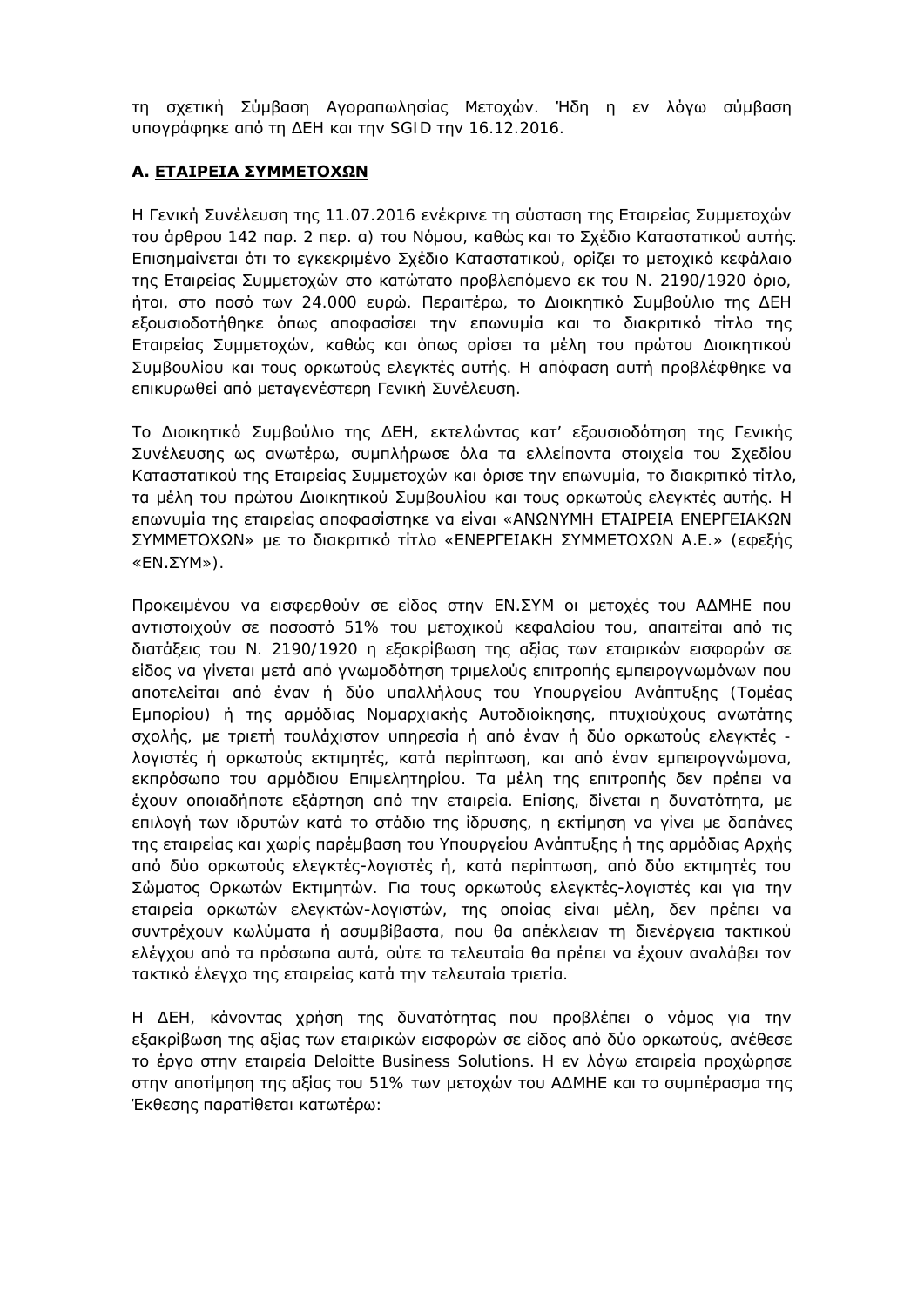

Για το 100% των Μετοχών € 891.937 χιλ. - € 1.036.575 χιλ. με κεντρική εκτιμώμενη αξία € 964.256 χιλ.

Για το 51% των Μετοχών  $C$  454.888  $X1\lambda$ . -  $C$  528.653  $X1\lambda$ . με κεντρική εκτιμώμενη αξία € 491.770 χιλ.

Eπισημαίνεται ότι, σύμφωνα με τη γραμματική διατύπωση του Νόμου, η ΔΕΗ οφείλει να συστήσει την ΕΝ.ΣΥΜ, πρώτα να καταβάλλει το αρχικό ελάχιστο μετοχικό kεφάλαιο ύψους 24.000 ευρώ, και στη συνέχεια, στο πλαίσιο αύξησης του μετοχικού Inς κεφαλαίου, να μεταβιβάσει σε αυτήν, υπό μορφή εισφοράς σε είδος, τις μετοχές εκδόσεως του ΑΔΜΗΕ που αντιστοιχούν σε ποσοστό 51% του μετοχικού του κεφαλαίου. Ωστόσο, σύμφωνα με τον Ν. 1676/1986, υπόκειται σε Φόρο Συγκέντρωσης Κεφαλαίου («ΦΣΚ») ύψους 1% κάθε πράξη που αποτελεί συγκέντρωση κεφαλαίων όπως η σύσταση προσώπων, μεταξύ των οποίων και η Aνώνυμη Εταιρεία, καθώς και η αύξηση του κεφαλαίου τους, που γίνεται με την εισφορά περιουσιακών στοιχείων οποιουδήποτε είδους. Περαιτέρω, με τις διατάξεις της Υποπαραγράφου ΣΤ.22 της Παραγράφου ΣΤ. του Άρθρου πρώτου του Κεφαλαίου A' του νόμου 4254/2014, αποφασίστηκε ότι δεν επιβάλλεται φόρος συγκέντρωσης κεφαλαίων σύμφωνα με το Ν. 1676/1986 κατά τη σύσταση των υποκειμένων προσώπων στο φόρο αυτό. Με την προβλεπόμενη από το Νόμο διαδικασία, η ΔΕΗ θα απαλλασσόταν από την καταβολή ΦΣΚ ύψους € 240 (24.000 Χ 1%) κατά τη σύσταση της ΕΝ.ΣΥΜ, αλλά θα ήταν υπόχρεη καταβολής σχετικού φόρου ύψους αρκετών εκατομμυρίων ευρώ (1% Χ την αξία του 51% των μετοχών του ΑΔΜΗΕ) κατά την αύξηση μετοχικού κεφαλαίου της ΕΝ.ΣΥΜ και την εισφορά σε είδος των μετοχών. Με τη σύμφωνη γνώμη του εποπτεύοντος Υπουργείου (ΥΠΕΝ), anοφασίστηκε η σύσταση της ΕΝ.ΣΥΜ να γίνει απ' ευθείας με μετοχικό κεφάλαιο ίσο με το ποσό της αποτίμησης του 51% των μετοχών του ΑΔΜΗΕ, όπως αυτό θα προκύψει από την Έκθεση Αποτίμησης της Deloitte, προκειμένου η ΔΕΗ να μην καταστεί υπόχρεη πληρωμής του ΦΣΚ. Περαιτέρω, και προκειμένου να καλυφθούν KΔΠΟΙΕΣ ΩΟΧΙΚΕΣ UΠΟΧΩΕώσεις VIA Τη σύσταση και τη λειτουργία της ΕΝ.ΣΥΜ, προτείνεται η καταβολή, πέραν των μετοχών του ΑΔΜΗΕ και ποσού € 70.000 σε μετρητά.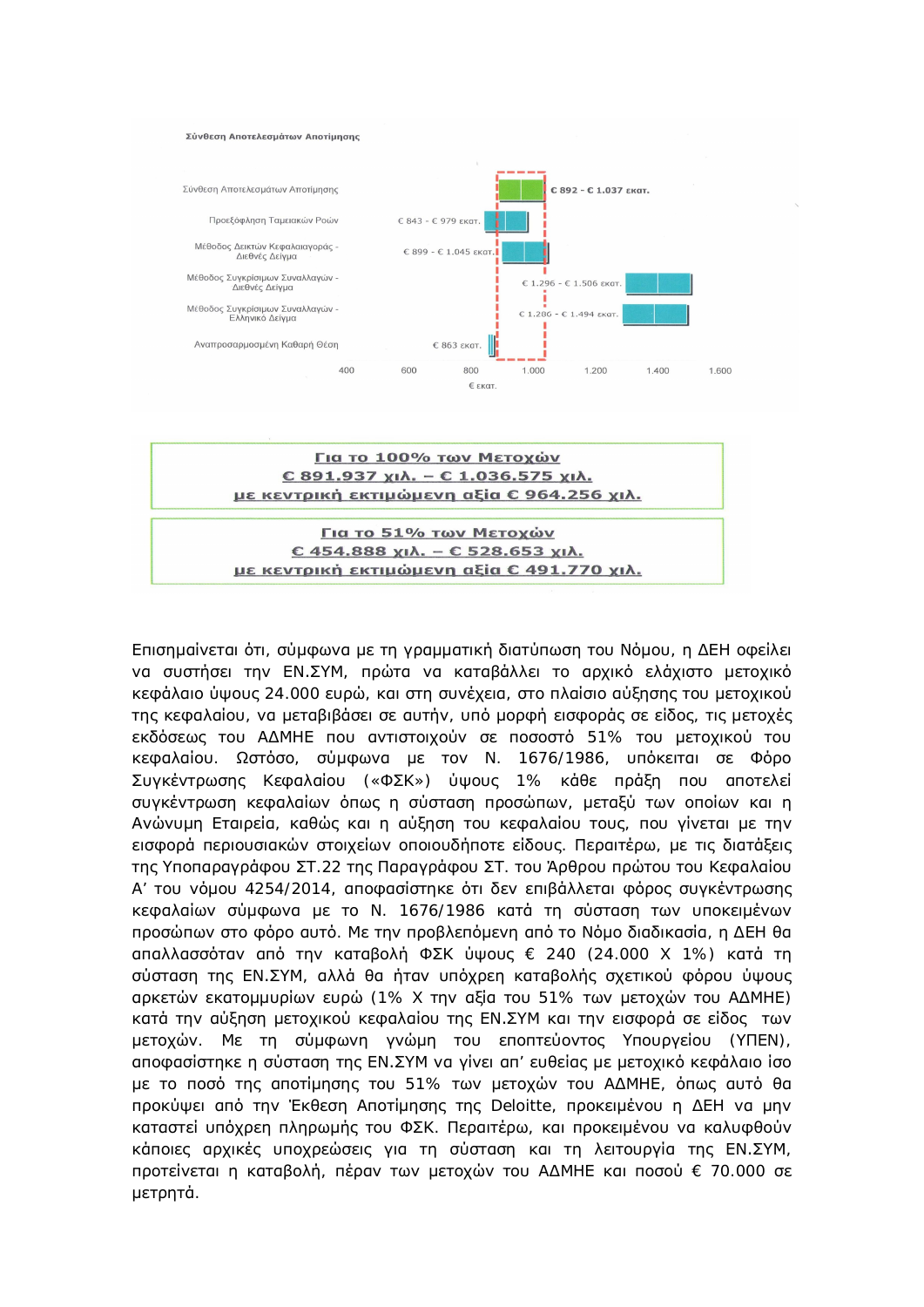Σύμφωνα με τις προβλέψεις του Νόμου, και δη του άρθρου 146 αυτού, με την ολοκλήρωση της μεταβίβασης από τη ΔΕΗ στους μετόχους αυτής των μετοχών που κατέχει στην ΕΝ.ΣΥΜ, η Εταιρεία «*…αιτείται αμελλητί την εισαγωγή της στην*  $\partial \rho \gamma$ ανωμένη αγορά κινητών αξιών του Χρηματιστηρίου Αθηνών («ΧΑ»), έχοντας  $\pi$ ροβεί προς τούτο σε όλες τις απαραίτητες ενέργειες, όπως ιδίως στη σύνταξη *ενημερωτικού δελτίου εισαγωγής*...». Είναι σημαντικό να αναφερθεί ότι, προκειμένου η ΕΝ.ΣΥΜ να καλύψει τις δαπάνες που προκύπτουν από τις διαδικασίες εισαγωγής στο ΧΑ (ενδεικτικά αναφέρονται, πέραν της ανάγκης πρόσληψης Συμβούλου Έκδοσης για τη σύνταξη του ενημερωτικού δελτίου εισαγωγής, η ανάγκη πρόσληψης ανεξάρτητου Νομικού Συμβούλου για τη διενέργεια νομικού ελέγχου και Ορκωτού Ελεγκτή Λογιστή για τη διενέργεια Οικονομικού Ελέγχου), και δεδομένου ότι στην αρχή η Εταιρεία δεν πρόκειται να έχει έσοδα, θα χρειαστεί ταμειακή διευκόλυνση από τη ΔΕΗ για την καταβολή των δαπανών αυτών, πιθανότατα μέσω εντόκων δανειακών συμβάσεων που θα συναφθούν, με επιτόκιο που θα καθοριστεί σύμφωνα με την αρχή των ίσων αποστάσεων μεταξύ συνδεδεμένων εταιρειών, πλέον χαρτοσήμου που θα μοιραστεί ισομερώς.

Eπίσης, προτείνεται ο αριθμός μετοχών της ΕΝ.ΣΥΜ να οριστεί ίσος με αυτόν της ΔΕΗ, προκειμένου, όταν ολοκληρωθεί η μείωση κεφαλαίου της ΔΕΗ, να επέλθει niθανή διευκόλυνση στη διαδικασία ανταλλαγής των μετοχών ΔΕΗ – ΕΝ.ΣΥΜ και η επιστροφή σε είδος στους μετόχους της ΔΕΗ των μετοχών της ΕΝ.ΣΥΜ.

Κατόπιν αυτών, το Άρθρο 5 του εγκεκριμένου από την από 11.7.2016 Γενική Συνέλευση των μετόχων της ΔΕΗ Σχεδίου Καταστατικού της ΕΝ.ΣΥΜ, προτείνεται να τροποποιηθεί ως εξής:

### **ͨȰɆȺɆɃ 5**

### **Μετοχικό Κεφάλαιο**

Το Μετοχικό Κεφάλαιο της Εταιρείας ορίσθηκε σε τετρακόσια ενενήντα ένα εκατομμύρια οχτακόσιες σαράντα χιλιάδες (491.840.000) ευρώ και καταβλήθηκε ολόκληρο σύμφωνα με τα oριζόμενα λεπτομερώς στο άρθρο 30 του παρόντος, διαιρείται, δε, σε διακόσια τριάντα δύο εκατομμύρια (232.000.000) ονομαστικές μετοχές, ονομαστικής αξίας δύο ευρώ και δώδεκα λεπτών (2,12) εκάστης.»

Με την τροποποίηση του Άρθρου 5 του Σχεδίου Καταστατικού, το τελικό Καταστατικό της εταιρείας με την επωνυμία «ΑΝΩΝΥΜΗ ΕΤΑΙΡΕΙΑ ΕΝΕΡΓΕΙΑΚΩΝ ΣΥΜΜΕΤΟΧΩΝ» και διακριτικό τίτλο «ΕΝΕΡΓΕΙΑΚΗ ΣΥΜΜΕΤΟΧΩΝ Α.Ε.»,  $\delta$ ιαμορφώνεται ως το επισυναπτόμενο κείμενο ««Τελικό Καταστατικό της Eνεργειακής Συμμετοχών AE». Διευκρινίζεται ότι, για σκοπούς της από 8.5.2014 Σύμβασης Έκδοσης Διεθνούς Ομολόγου ("Indenture"), η ΕΝ.ΣΥΜ θα πρέπει να αποτελεί θυγατρική της ΔΕΗ μη υπαγόμενη στους όρους της εν λόγω σύμβασης ("Unrestricted Subsidiary").

Τέλος, στο πλαίσιο σύστασης της Εταιρείας Συμμετοχών, προτείνεται στη Γενική Συνέλευση, όπως οριστεί ο Συμβολαιογράφος Αθηνών κ. Χ. Στείρος (Βαλαωρίτου 9β, Aθήνα) για τη σύνταξη της συμβολαιογραφικής πράξης συστάσεως της κατά 100% θυγατρικής της ΔΕΗ εταιρείας με την επωνυμία «ΑΝΩΝΥΜΗ ΕΤΑΙΡΕΙΑ ΕΝΕΡΓΕΙΑΚΩΝ ΣΥΜΜΕΤΟΧΩΝ» και διακριτικό τίτλο «ΕΝΕΡΓΕΙΑΚΗ ΣΥΜΜΕΤΟΧΩΝ Α.Ε.» και όπως εξουσιοδοτηθεί ο κ. Σωτήριος Χατζημιχαήλ, Διευθυντής της ΔΣΤΡ/ΔΕΗ ή/και η κα.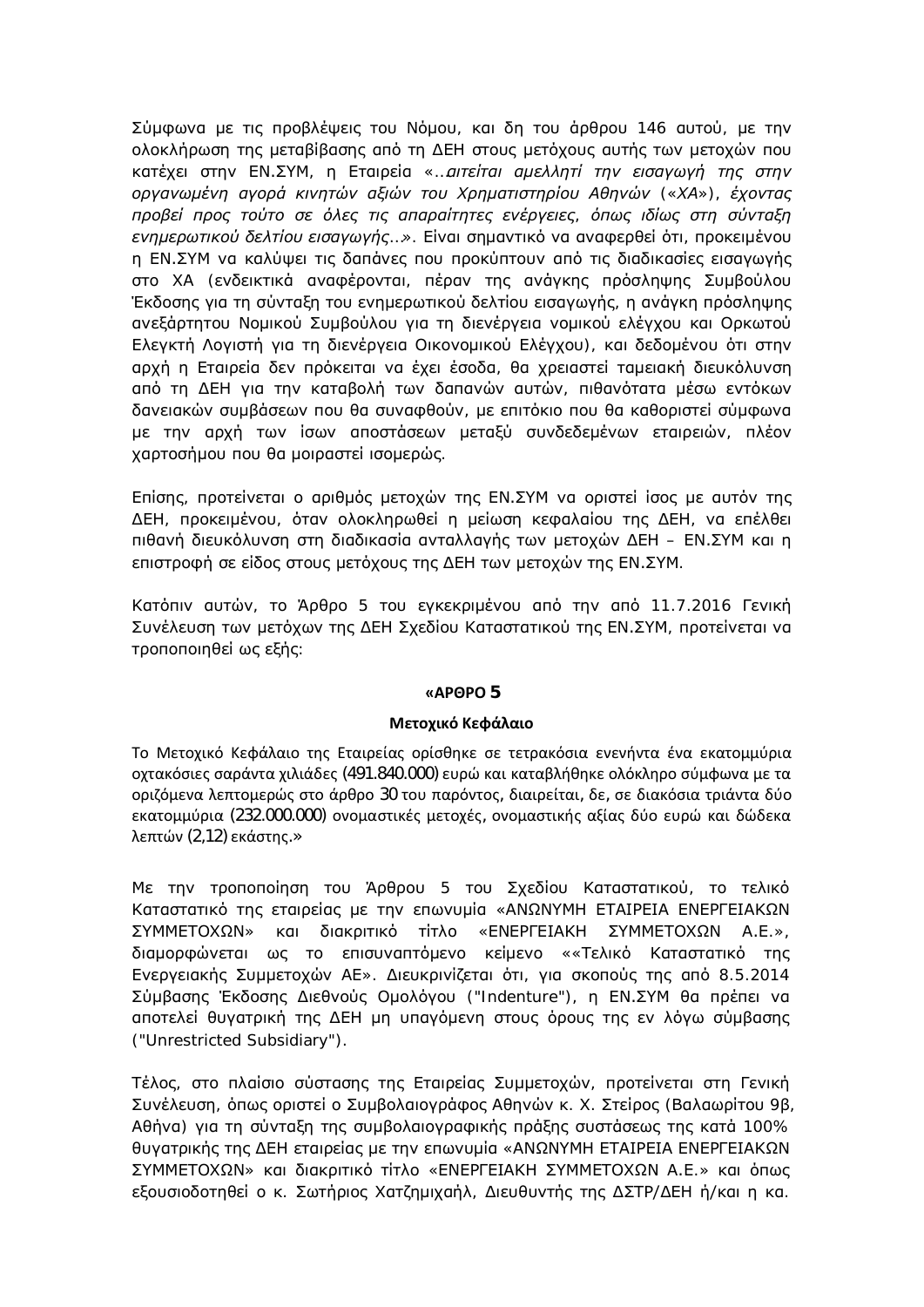Άννα Καμηλέρη, Διευθύντρια Κλάδου Νέων Επιχειρησιακών Δραστηριοτήτων της ΔΣΤΡ/ΔΕΗ, προκειμένου, ενεργώντας από κοινού ή χωριστά, να υπογράψουν για λογαριασμό της ΔΕΗ ενώπιον του ως άνω Συμβολαιογράφου τη συμβολαιογραφική πράξη συστάσεως της ανωτέρω, θυγατρικής κατά 100% της ΔΕΗ, εταιρείας. Επίσης, προτείνεται να οριστούν οι κ.κ., Αντωνία Κουκουριτάκη, ή/ και Ευσταθία Σαλακά ή/και Ανδρέας Τσουρουφλής, Δικηγόροι της Διεύθυνσης Νομικών Υπηρεσιών της ΔΕΗ για τη συμπλήρωση τυπικών ελλείψεων, διόρθωση παραδρομών, διευθέτηση εκκρεμών ζητημάτων που τυχόν θα προκύψουν, καταρτίζοντας και υπογράφοντας κάθε σχετικό έγγραφο ή πράξη, καθώς και για την υποβολή των αναγκαίων εγγράφων στη Διοίκηση και το Μητρώο Ανωνύμων Εταιρειών μετά την υπογραφή της συμβολαιογραφικής πράξης συστάσεως της εταιρείας με την επωνυμία «ΑΝΩΝΥΜΗ ΕΤΑΙΡΕΙΑ ΕΝΕΡΓΕΙΑΚΩΝ ΣΥΜΜΕΤΟΧΩΝ» και διακριτικό τίτλο «ENEPΓEIAKH ΣΥΜΜΕΤΟΧΩΝ Α.Ε.».

### **Β. ΜΕΙΩΣΗ ΜΕΤΟΧΙΚΟΥ ΚΕΦΑΛΑΙΟΥ ΔΕΗ ΚΑΙ ΕΠΙΣΤΡΟΦΗ ΣΕ ΕΙΔΟΣ ΣΤΟΥΣ ΜΕΤΟΧΟΥΣ ΤΗΣ** (CARVE OUT)

Μετά τη σύσταση της ΕΝ.ΣΥΜ με αρχικό μετοχικό κεφάλαιο, ως αναφέρθηκε ανωτέρω, τετρακόσια ενενήντα ένα εκατομμύρια οχτακόσιες σαράντα χιλιάδες (491.840.000) ευρώ, ο Νόμος, στο άρθρο 143 παρ. 1 περ. ε) προβλέπει ότι: «με *ĮȺǗijĮıdž IJdžǐ īİnjLjljǀǐ ƶǑnjƿNJİǑıdžǐ IJǔnj NjİIJǗǒǔnj IJdžǐ, dž ƩƪƬ Ƨƪ İDŽljǏǁnjİLj: ĮĮ) IJdž* μείωση του μετοχικού της κεφαλαίου με σκοπό την εις είδος διανομή στους μετόχους  $g$ *uτής και ββ) τη μεταβίβαση, συνεπεία της ως άνω εις είδος διανομής, στους* υφιστάμενους μετόχους της των μετοχών που κατέχει στην Εταιρεία Συμμετοχών kατά το χρονικό αυτό σημείο και κατά την αναλογία συμμετοχής τους στο μετοχικό *kεφάλαιο της ΔΕΗ ΑΕ. Η παρούσα μεταβίβαση δεν συνιστά δημόσια προσφορά για IOUς σκοπούς του V. 3401/2005 (Α' 257) και ως εκ τούτου δεν απαιτείται η σύνταξη* έγκριση και δημοσίευση οποιουδήποτε ενημερωτικού δελτίου ή άλλου ισοδύναμου *İnjIJǘȺǎǑ»*.

Η μείωση μετοχικού κεφαλαίου της ΔΕΗ προτείνεται να είναι ίσης αξίας με την εισφορά στην ΕΝ.ΣΥΜ, προκειμένου οι υφιστάμενοι μέτοχοι της ΔΕΗ να λάβουν μετοχές ίσης αξίας με το μειούμενο μετοχικό κεφάλαιο, η μείωση αυτή δε, θα πραγματοποιηθεί με μείωση της ονομαστικής αξίας των μετοχών της ΔΕΗ. Στο σημείο αυτό επισημαίνονται οι προβλέψεις του κ.ν. 2190/1920 περί Ανωνύμων Eταιρειών, οι οποίες όπως προβλέπει και ο Νόμος (άρθρο 149 παρ. 3 εδ.β), εφαρμόζονται συμπληρωματικά στις διατάξεις του, μη δυνάμενες να παρακαμφθούν, καθώς αποτελούν ενωσιακή νομοθεσία. Σύμφωνα λοιπόν με το αρ. 4 παρ. 4 του κ.ν. 2190/1920 (στ' σχετικό): «Δεν γίνεται καμία καταβολή στους μετόχους από το  $a$ ποδεσμευόμενο με τη μείωση ενεργητικό της εταιρείας, με ποινή ακυρότητας αυτής *IIIς καταβολής, εκτός εάν ικανοποιηθούν οι δανειστές της εταιρείας των οποίων οι*  $\alpha$ παιτήσεις γεννήθηκαν πριν από τη δημοσιότητα σύμφωνα με το άρθρο 7β της aπόφασης για τη μείωση ή ενδεχομένως της σχετικής εγκριτικής διοικητικής πράξης *kai είναι ληξιπρόθεσμες ή, σε περίπτωση που δεν είναι ληξιπρόθεσμες, εφόσον λάβουν επαρκείς ασφάλειες, λαμβανομένων υπ' όψιν των ασφαλειών που έχουν ήδη λάβει, καθώς και της εταιρικής περιουσίας που θα απομείνει μετά την*  $\eta$ ραγματοποίηση της μείωσης. Οι δανειστές αυτοί μπορούν να υποβάλουν στην *ΕΤΩΙΡΕΙΩ ΑΥΤΙΡΡήσΕΙς ΚΩΤΑ Της πραγματοποίησης των παραπάνω καταβολών εντός*  $\eta$ ροθεσμίας εξήντα (60) ημερών από την παραπάνω δημοσιότητα. Επί του βασίμου *των αντιρρήσεων κρίνει το μονομελές πρωτοδικείο της έδρας της εταιρείας κατά τη*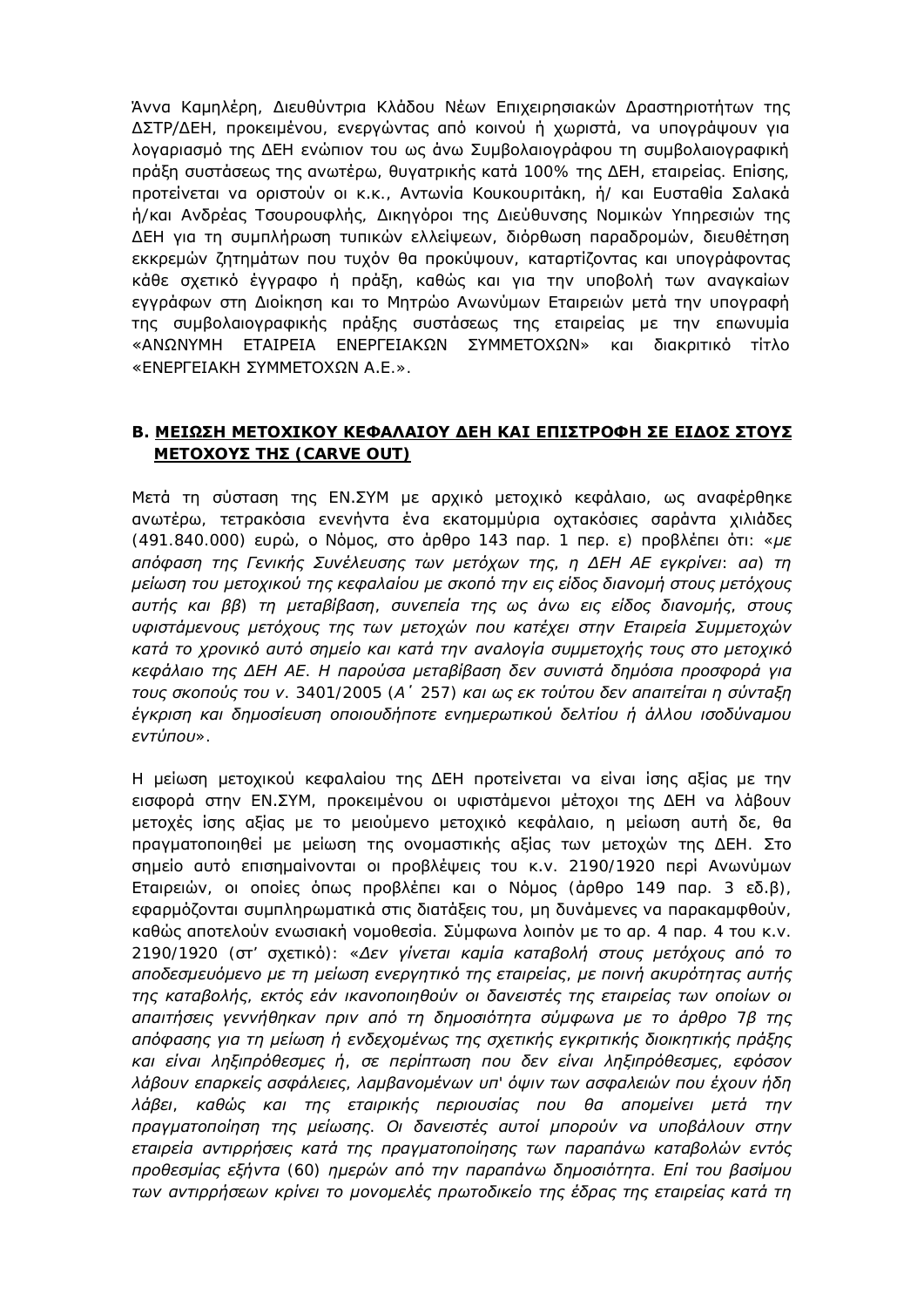διαδικασία της εκούσιας δικαιοδοσίας, μετά από αίτηση της εταιρείας. Εάν UΠΟβληθούν αντιρρήσεις από περισσότερους δανειστές, εκδίδεται μία απόφαση ως Προς όλες. Εάν οι δανειστές αποδείξουν ότι η μείωση θέτει σε κίνδυνο την *LKAVOΠΟΙΠΟΠ Των απαιτήσεων τους και ότι δεν διαθέτουν επαρκείς ασφάλειες, το* δικαστήριο επιτρέπει την καταβολή των αποδεσμευόμενων με τη μείωση ποσών μόνο UΠΟ ΤΟΥ ΟρΟ Της εξόφλησης των απαιτήσεων αυτών, εαν είναι ληξιπρόθεσμες ή της  $\eta$ παροχής επαρκών ασφαλειών.»

Eν όψει των ανωτέρω, προτείνεται η σύσταση της ΕΝ.ΣΥΜ να συντελεστεί μετά από τη σχετική απόφαση της Γενικής Συνέλευσης των μετόχων της ΔΕΗ, η δε καταβολή, καθώς και η πιστοποίηση της καταβολής αυτής από τις αρμόδιες εποπτικές αρχές, TOU αρχικού μετοχικού κεφαλαίου, να γίνει μετά το πέρας των προθεσμιών που προβλέπονται στο άρ. 4 παρ. 4 του κ.ν. 2190/1920 σχετικά με τη μείωση μετοχικού κεφαλαίου, προκειμένου, σε περίπτωση νομικής επιπλοκής, να μην υπάρξει μη αναστρέψιμη δημιουργία φορολογικών και λοιπών υποχρεώσεων. Υπενθυμίζεται ότι η εισφορά σε είδος από τη ΔΕΗ του 51% των μετοχών του ΑΔΜΗΕ στην ΕΝ.ΣΥΜ, δημιουργεί φορολογική υποχρέωση ύψους 29% επί της αξίας της εισφοράς αυτής (αφαιρούμενης της αντίστοιχης φορολογικής αξίας της εισφοράς).

Στο σημείο αυτό επισημαίνεται ότι η ακριβής αξία ανταλλαγής και ο τρόπος καταβολής του προϊόντος της μείωσης μετοχικού κεφαλαίου της ΔΕΗ Α.Ε. στους μετόχους της, θα οριστικοποιηθεί σε μεταγενέστερο στάδιο, μετά από διαβουλεύσεις που θα διενεργηθούν με την Επιτροπή Κεφαλαιαγοράς και το Χρηματιστήριο Αθηνών. Για το λόγο αυτό προτείνεται η εξουσιοδότηση του Διοικητικού Συμβουλίου της ΔΕΗ A.Ε όπως αποφασίσει για τα θέματα αυτά, καθώς και όπως συγκαλέσει, εάν αυτό χρειαστεί, Έκτακτη Γενική Συνέλευση των μετόχων της ΕΝ.ΣΥΜ προκειμένου να εγκρίνει μεταβολές στο Καταστατικό έγγραφο της εταιρείας.

Τέλος, λόγω της επιβαλλόμενης εκ του Νόμου μείωσης του μετοχικού κεφαλαίου της ΔΕΗ κατά τα ως άνω, επιβάλλεται να τροποποιηθεί σχετικά το άρθρο 5 του Kαταστατικού της ΔΕΗ περί «Μετοχικού Κεφαλαίου» με την προσθήκη παραγράφου 5. Ωστόσο, δεδομένου ότι η μείωση του μετοχικού κεφαλαίου της ΔΕΗ και η επιστροφή σε είδος στους μετόχους της (carve out), θα υλοποιηθούν μετά την πάροδο εξήντα (60) ημερών από τη δημοσίευση της απόφασης της Γενικής Συνέλευσης των μετόχων της ΔΕΗ στο Γενικό Εμπορικό Μητρώο («ΓΕΜΗ), σύμφωνα με την προαναφερόμενη διάταξη του αρ. 4 παρ. 4 του κ.ν. 2190/1920, κρίνεται σκόπιμο η απαιτούμενη τροποποίηση του άρθρου 5 του Καταστατικού της ΔΕΗ να αποφασισθεί από μεταγενέστερη των ανωτέρω ενεργειών Γενική Συνέλευση των μετόχων της ΔΕΗ.

# **Γ. ΒΑΣΙΚΑ ΟΙΚΟΝΟΜΙΚΑ ΜΕΓΕΘΗ ΟΜΙΛΟΥ ΔΕΗ ΚΑΙ ΑΔΜΗΕ Α.Ε.**

Για πληρέστερη ενημέρωση των μετόχων αναφορικά με τα οικονομικά μεγέθη του Ομίλου και της υπό ιδιοκτησιακό διαχωρισμό θυγατρικής της ΔΕΗ ΑΔΜΗΕ, παραθέτουμε τα οικονομικά μεγέθη εννεάμηνου 2016 ΔΕΗ και ΑΔΜΗΕ, όπως έχουν εγκριθεί από το Δ.Σ. της Εταιρείας στις 21.12.2016: